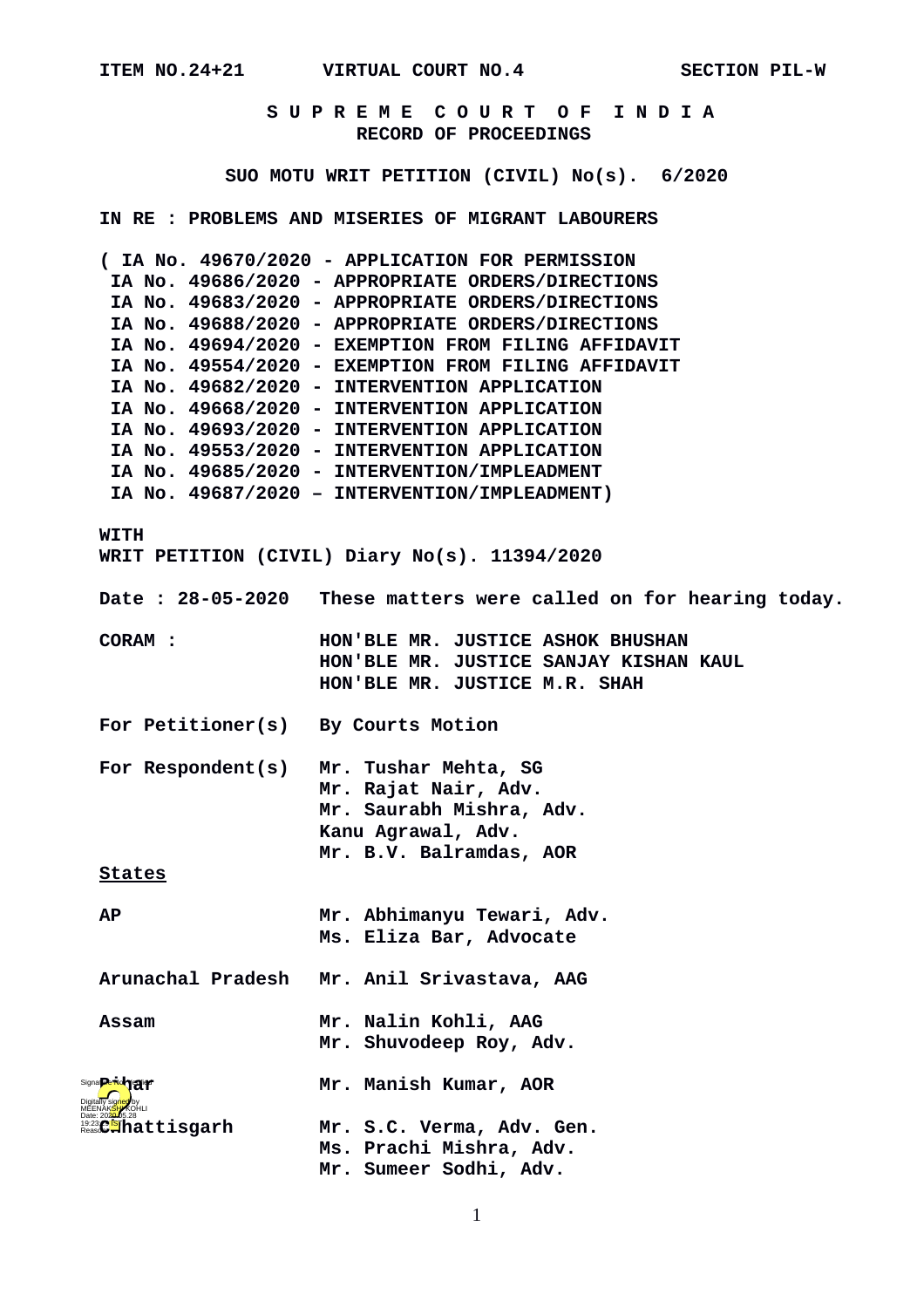|                  | Mr. Pranav Sachdeva, AOR                                                                                                                                |
|------------------|---------------------------------------------------------------------------------------------------------------------------------------------------------|
| Goa              | Mr. Tushar Mehta, SG<br>Mr. Arun Pedneker, Adv.<br>Mr. Sachin Patil, AOR                                                                                |
| Gujarat          | Mr. Tushar Mehta, SG<br>Mrs. Manisha lavkumar , Sr. Adv.<br>Mr.Aniruddha P. Mayee, Adv.<br>Deepanwita Priyanka, AOR                                     |
| Haryana          | Mr. Anil Grover, AAG<br>Mr. Rahul Khurana, Adv.<br>Mr. Sanjay Kumar Visen, Adv.                                                                         |
| <b>H.P.</b>      | Mr. Abhinav Mukerji, AAG<br>Mrs. Bihu Sharma, Adv.                                                                                                      |
|                  | Ms. Pratishtha Vij, Adv.                                                                                                                                |
| <b>Jharkhand</b> | Mr. Tapesh Kumar Singh, Adv.                                                                                                                            |
| J&K              | Mr. Shoeb Alam, AOR<br>Mr. Mojahid Karim Khan, Adv.                                                                                                     |
| Karnataka        | Mr. Shubhranshu Padhi, Adv.                                                                                                                             |
| Kerala           | Mr. G. Prakash, AOR<br>Mr. Jishnu M.L., Adv.                                                                                                            |
| Maharashtra      | Mr. Rahul Chitnis ADV.<br>Mr. Sachin Patil, AOR                                                                                                         |
| Manipur          | Mr. Pukhrambam Ramesh Kumar, Adv.                                                                                                                       |
| Meghalaya        | Mr. Amit Kumar, Advocate General Meghalaya<br>Mr. Avijit Mani Tripathi, Advocate On Record<br>Ms. Rekha Bakshi, Advocate<br>Mr. Shaurya Sahay, Advocate |
| M.P.             | Mr. Saurabh Mishra, AAG<br>Mr. Arjun Garg, Adv.                                                                                                         |
| Mizoram          | Mr. Siddhesh Kotwal, Adv<br>Ms. Astha Sharma, AOR                                                                                                       |
| Nagaland         | Ms. K. Enatoli Sema, AOR                                                                                                                                |
| Odisha           | Mr. Sibo Sankar Mishra, AOR                                                                                                                             |
| Punjab           | Mr. Atul Nanda, Adv. Gen<br>Mr. Karan Bharihoke, Adv.<br>Ms. Uttara Babbar, AOR                                                                         |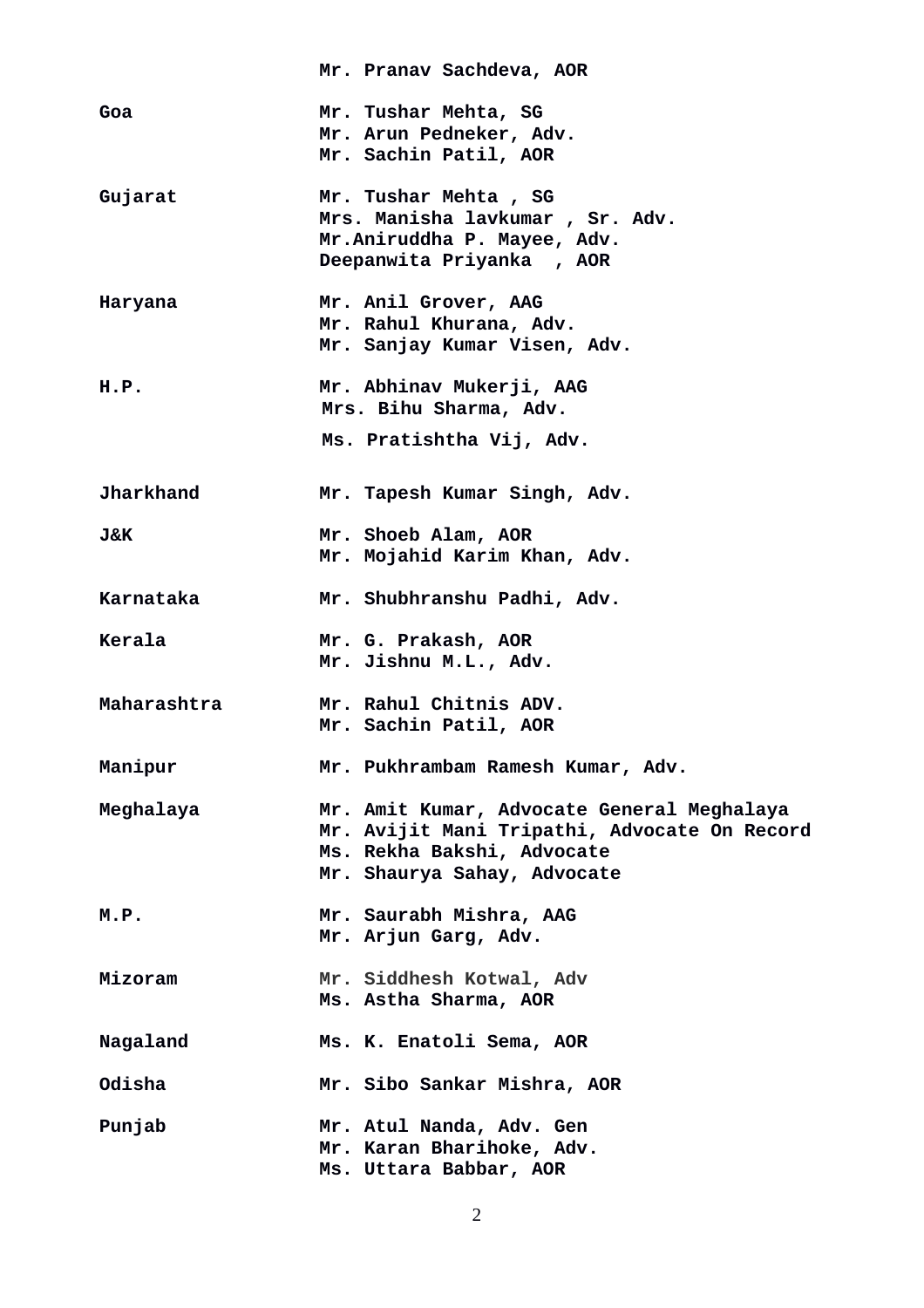| Rajasthan                | Dr. Manish Singhvi, Sr. Adv.<br>Mr. Ashish Kumar, AAG<br>Mr. Sandeep Jha, AOR                 |
|--------------------------|-----------------------------------------------------------------------------------------------|
| Tripura                  | Mr. Shuvodeep Roy, AOR                                                                        |
| <b>Tamil Nadu</b>        | Mr. Jayanth Muthuraj, AAG<br>Mr. M. Yogeshkanna AOR                                           |
| U.P.                     | Mr. P.S. Narasimha Sr. Adv<br>Ms. Aishwarya Bhati, AAG<br>Ms. Garima Prashad, AOR             |
| Uttarakhand              | Dr. Abhishek Atrey, Advocate<br>Ms. Vidyottma Jha Advocate<br>Mr. Shadman Ali, Advocate Adv.  |
| West Bengal              | Mr. Suhan Mukerji, Adv.                                                                       |
|                          | Mr. Shubhranshu Padhi, AOR                                                                    |
|                          | Mr. Abhinav Mukerji, AOR                                                                      |
| <b>UTS</b>               |                                                                                               |
| A&N island               | Mr. K.V. Jagdishvaran, Adv.<br>Ms. G. Indira, AOR                                             |
| <b>D&amp;N Haveli</b>    | Mr. R. Balasubramaniam, Sr. Adv.<br>Mr. Prashant Singh B., Adv.<br>Mr. Raj Bahadur Yadav, AOR |
| Laddak                   | Mr. Shoeb Alam, Adv.<br>Mr. Mojahid Karim Khan, Adv.                                          |
| Puducherry               | Mr. V. G. Pragasam, AOR                                                                       |
| Intervention/Impleadment |                                                                                               |
| 49693/694                | Mr. Kapil Sibal, Sr. Adv.<br>Ms. Indira Jaising, Sr. Adv.                                     |

|          | Ms. Nupur Kumar, AOR                |
|----------|-------------------------------------|
| 49553/54 | Mr. Abhishek Manu Singhvi, Sr. Adv. |
|          | Mr. Sunil Fernandes, AOR            |
|          | Mr. Avishkar Singhvi, Adv           |
|          | Mr. Muhammad Khan, Adv.             |
|          | Mr. Varun Chopra, Adv.              |
|          | Mr. Omar Hoda, Adv.                 |
|          |                                     |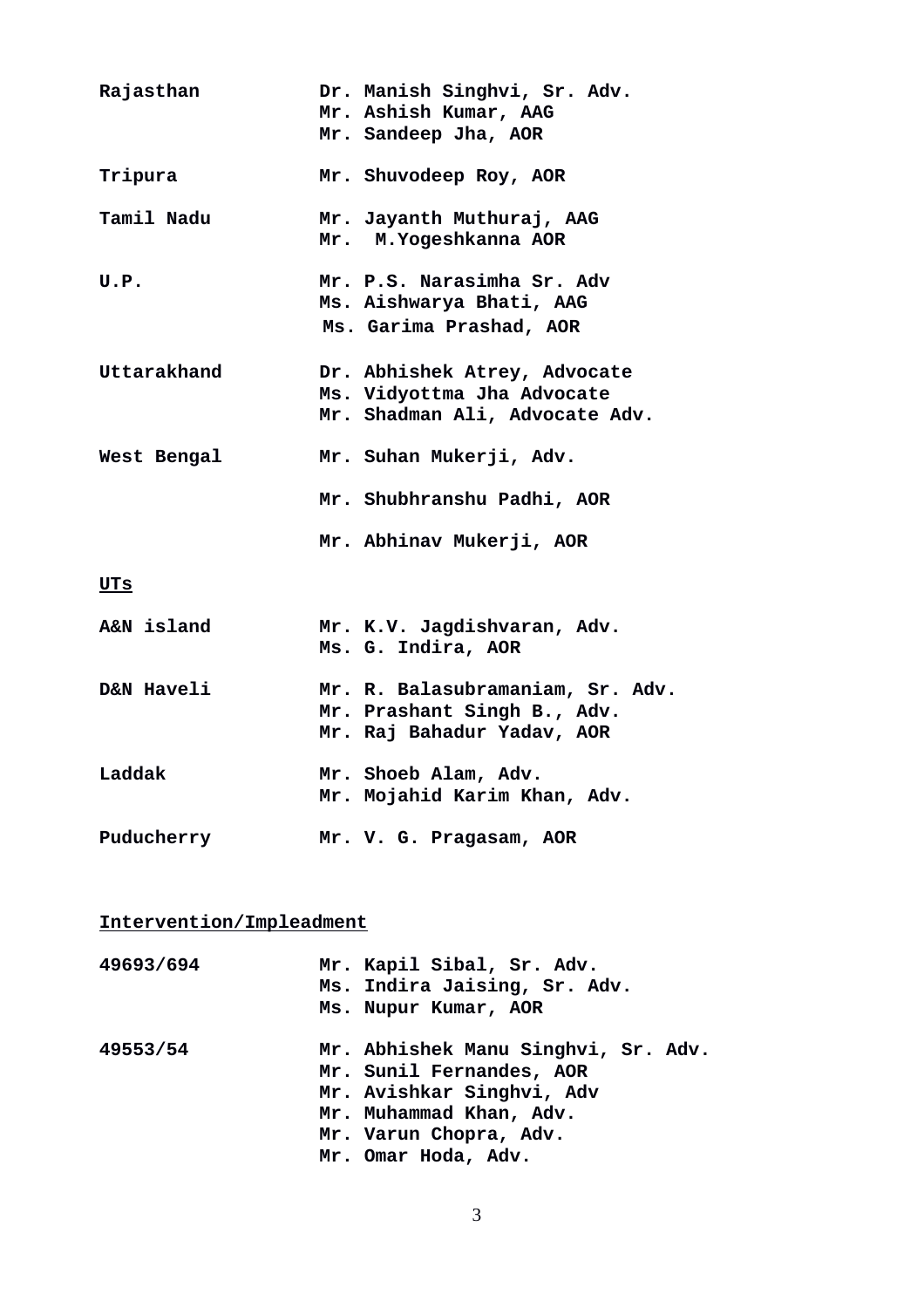**Mr. Prastut Dalvi, Adv. Ms. Aishwarya Mohapatra, Adv. Mr. Gurtejpal Singh, Adv. Applicant-in-person 49668/49670 Mr. Alakh Alok Srivastava, AOR 49687/88 Mr. Colin Gonsalves, Sr. Adv. Mr. Satya Mitra, AOR Mr. Gunjan Singh, Adv. Mr. Siddharth Seem, Adv. Mr. P. Chidambaram, Sr. Adv. Mr. Anand Grover, Sr. Adv. Mr. Gautam Talukdar, Adv. Diary No(s). 11394/2020 Mr. Sanjay Parikh, Sr. Adv. Mr. Abhimanue Shrestha, Adv.**

 **UPON hearing the counsel the Court made the following**

 **O R D E R**

## **WRIT PETITION (CIVIL) Diary No(s). 11394/2020**

**Issue notice.**

**Tag with Suo Motu Writ Petition (Civil) No(s). 6/2020.**

**Dasti, in addition, is permitted.**

## **SUO MOTU WRIT PETITION (CIVIL) NO(S). 6/2020**

**In pursuance of our order dated 26.05.2020, several States / Union Territories have filed their responses and a preliminary report on behalf of the Central Government has also been placed by the learned Solicitor General.**

**Mr. Tushar Mehta, learned Solicitor General submits that from 01.05.2020, the migrant workers have been sent to their destination i.e. home town by Shramik trains and also by road. From 01.05.2020 to 27.05.2020, 3700 Shramik trains have been operated, 50 lacs**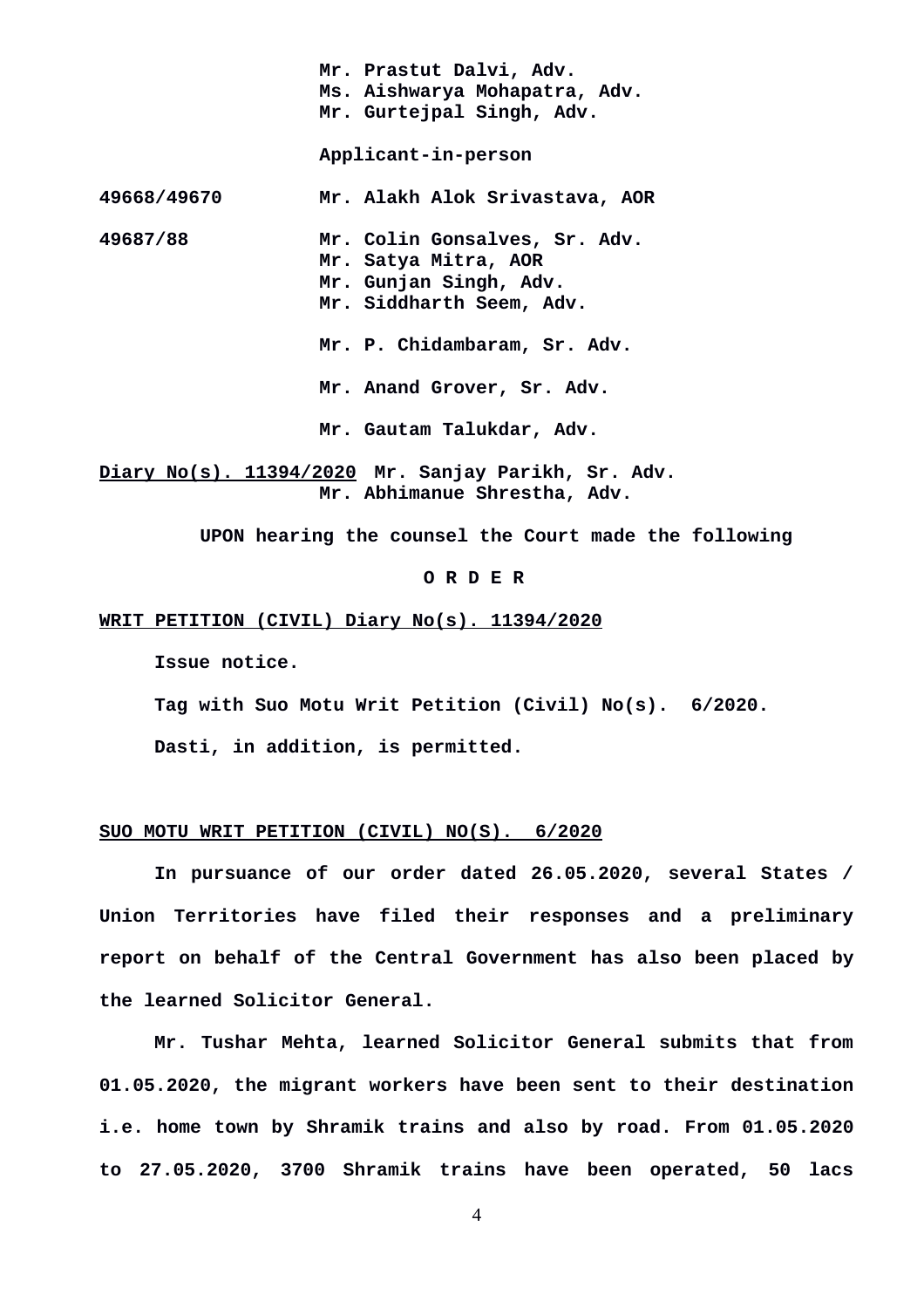**migrant workers have been shifted by Shramik trains and about 41 lac migrant workers have been transported by road transport. He further submits that food and water are provided by the originating concerned State from where the migrant workers start their journey and when the journey is undertaken by railways, the railways provides the meal. He further submits that when these migrant workers reach their destination, the receiving State takes care of the migrant workers and drop them to their home by buses. The State also take steps for quarantining those workers and necessary screening is also conducted. With regard to payment of fare of the railway ticket, the learned Solicitor General submits that the fare is borne either by the originating State or the receiving State as per their internal arrangement. In any event, the migrant workers are not asked to bear the fare of the train or bus. He further submits that in cases where fare were taken from the migrant workers as in the case of State of Bihar, the State of Bihar has reimbursed the fare.** 

**Mr. Tushar Mehta, the learned Solicitor General submits that the Central Government as well as the State Governments / Union Territories are taking all necessary steps to ensure that no difficulty is caused to the migrant workers in their transportation. He further submits that all the States have set up different relief camps where migrant workers are provided water, food, stay etc. and with regard to migrant workers who are staying in different places in the country, they are provided under the scheme of the Government ration to them even without they having any ration card. They are provided food in the relief camps. He**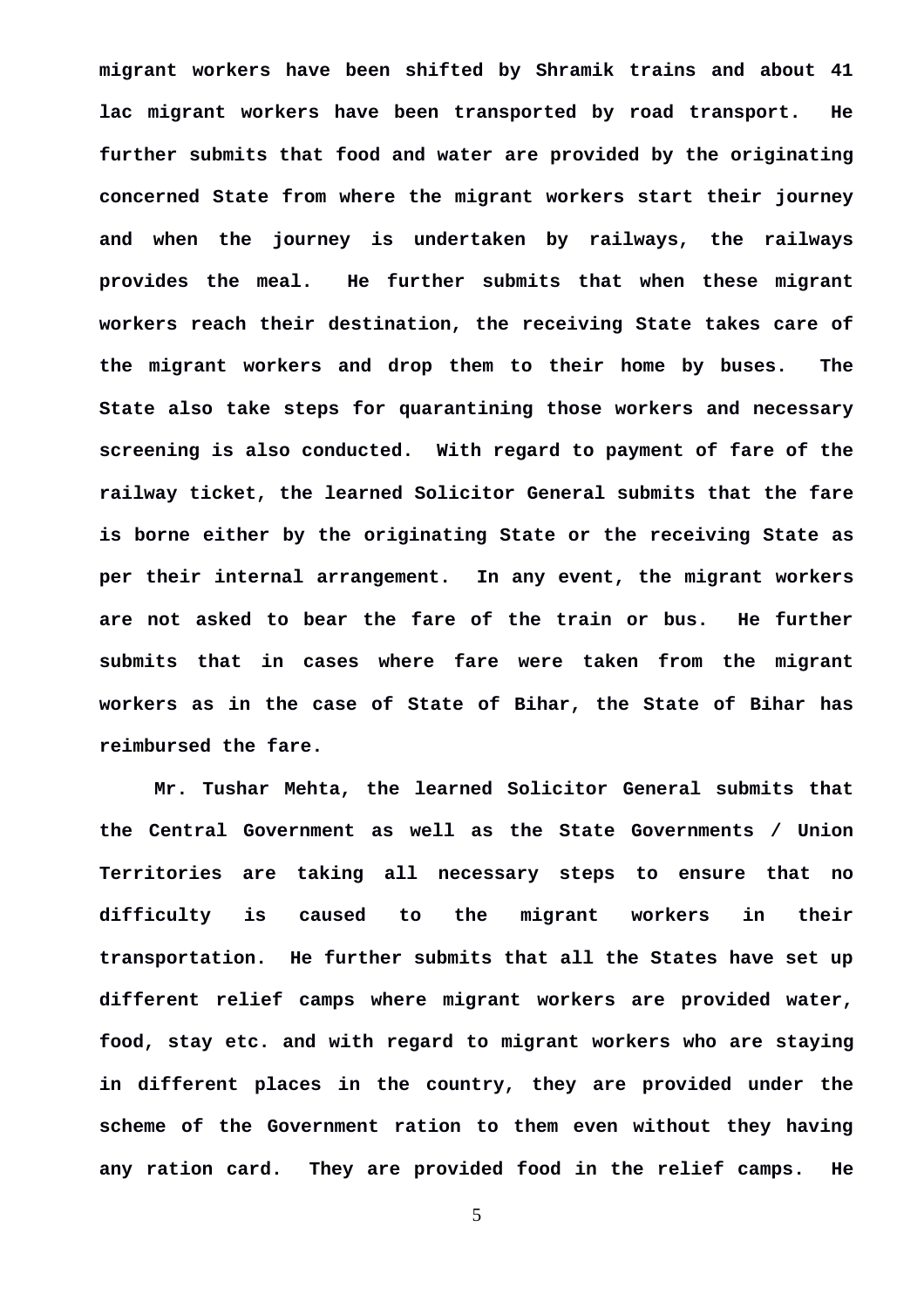**further submits that there are co-ordinated steps between the States, the Centre and the railways and the steps are being taken to increase the train facility for transportation of workers.** 

**We have also heard learned counsel appearing for the States of Rajasthan, Maharashtra, M.P., U.P., Bihar.** 

**Mr. P.S. Narsimha, learned senior counsel appearing for the State of U.P. submits that the State has taken several measures with regard to the migrant workers. The State has made advance payment of Rs.51 crores for bearing the fare of migrant workers who have come to the State of U.P. The State of U.P. is providing Rs.1000/- and a kit containing food and other necessary items to the migrant workers for their use when they go home after quarantining.** 

**We have also heard Mr. Kapil Sibal, learned senior counsel who has given his suggestions as an officer of the Court. Dr. Abhishek Manu Singhvi, learned senior counsel has also given suggestions as an officer of the Court. Mr. Sanjay Parikh, learned senior counsel who is appearing in Diary No. 11394/2020 titled** *Medha Patkar v. Union of India* **has referred to the suggestions given in paras 18 and 19 with regard to taking remedial steps for migrant workers.** 

**Mr. Kapil Sibal, learned senior counsel submits that the minimum standards of relief, as provided under section 12 of the Disaster Management Act, 2005, have not been provided. He further submits that there are no National / State plan as provided under the Act, which submission has been refuted by Mr. Tushar Mehta, the learned Solicitor General. Mr. Kapil Sibal, learned senior counsel submits that more trains have to be run to speed up transportation**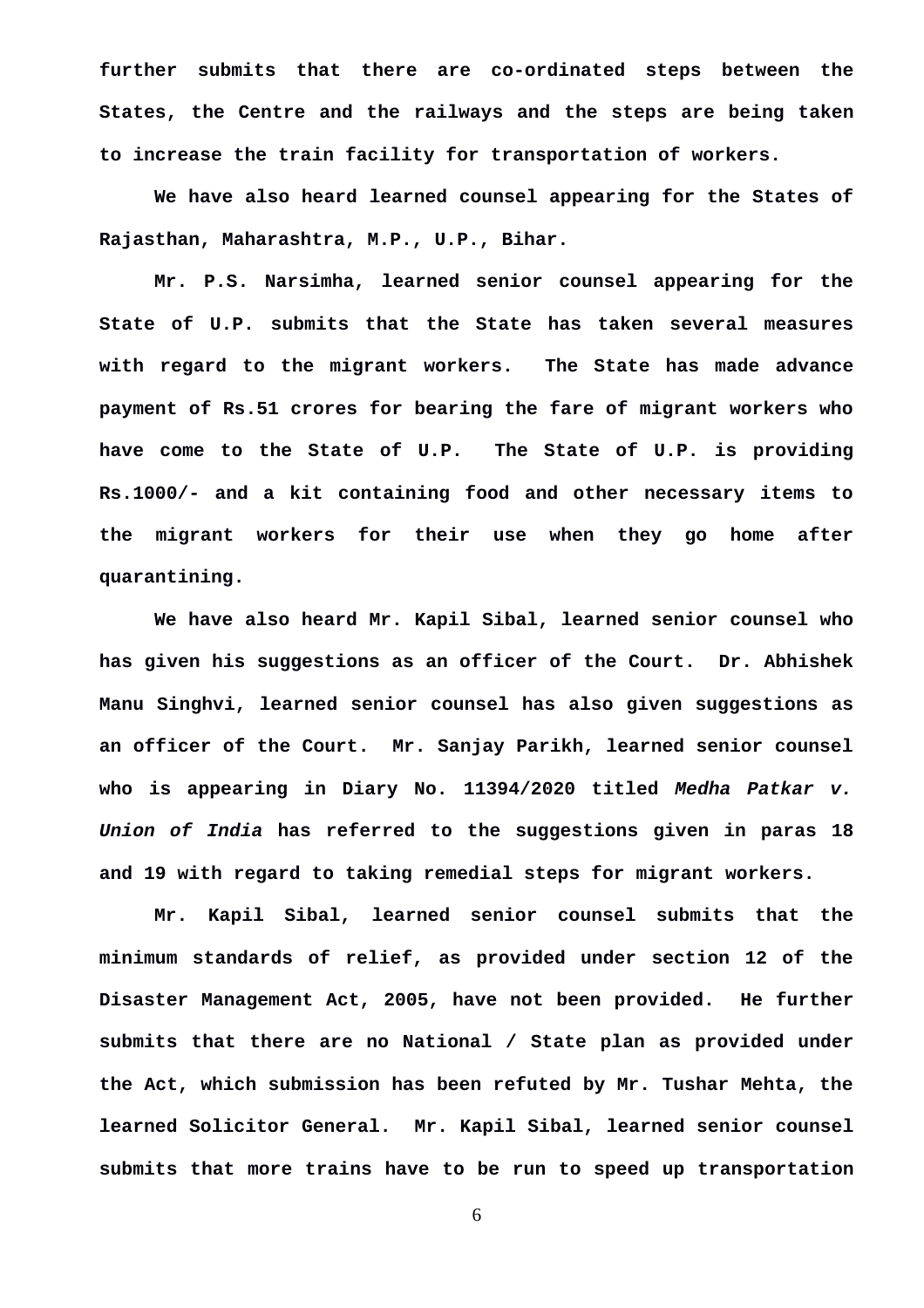**of workers. He further submits that there are difficulties in the registration of the workers.** 

**Mr. Colin Gonsalves, learned senior counsel has also pointed out that there are several difficulties with regard to registration. Most of the migrant workers do not have smart phones and therefore they are not able to comply with so many technicalities which have been required for registration. He submits that due to difficulty in registration, the migrant workers are suffering and they have to pay a huge sum. He further submits that there has to be free train and bus travel, free food, water and other necessities for the migrant workers by all concerned.**

**Ms. Indira Jainsing, learned senior counsel submits that the number of trains has to be increased. She submits that looking to the number of migrant workers, as mentioned by the Central Government in its report, sufficient time shall be taken for transporting the migrant workers and unless the number of trains are increased, there shall be difficulty for transportation of migrant workers. She submits that there are about 4 crores migrant workers.**

**Mr. Tushar Mehta, learned Solicitor General, in his rejoinder, submitted that all the migrant workers do not intend to go back to their native place due to opening up of so many industries / establishments. Some migrant workers are willing to work at different places to earn their livelihood.** 

**Be that as it may, we are at present concerned with the miseries and difficulties of the migrant workers in going to their native place and the difficulties with which they are faced.**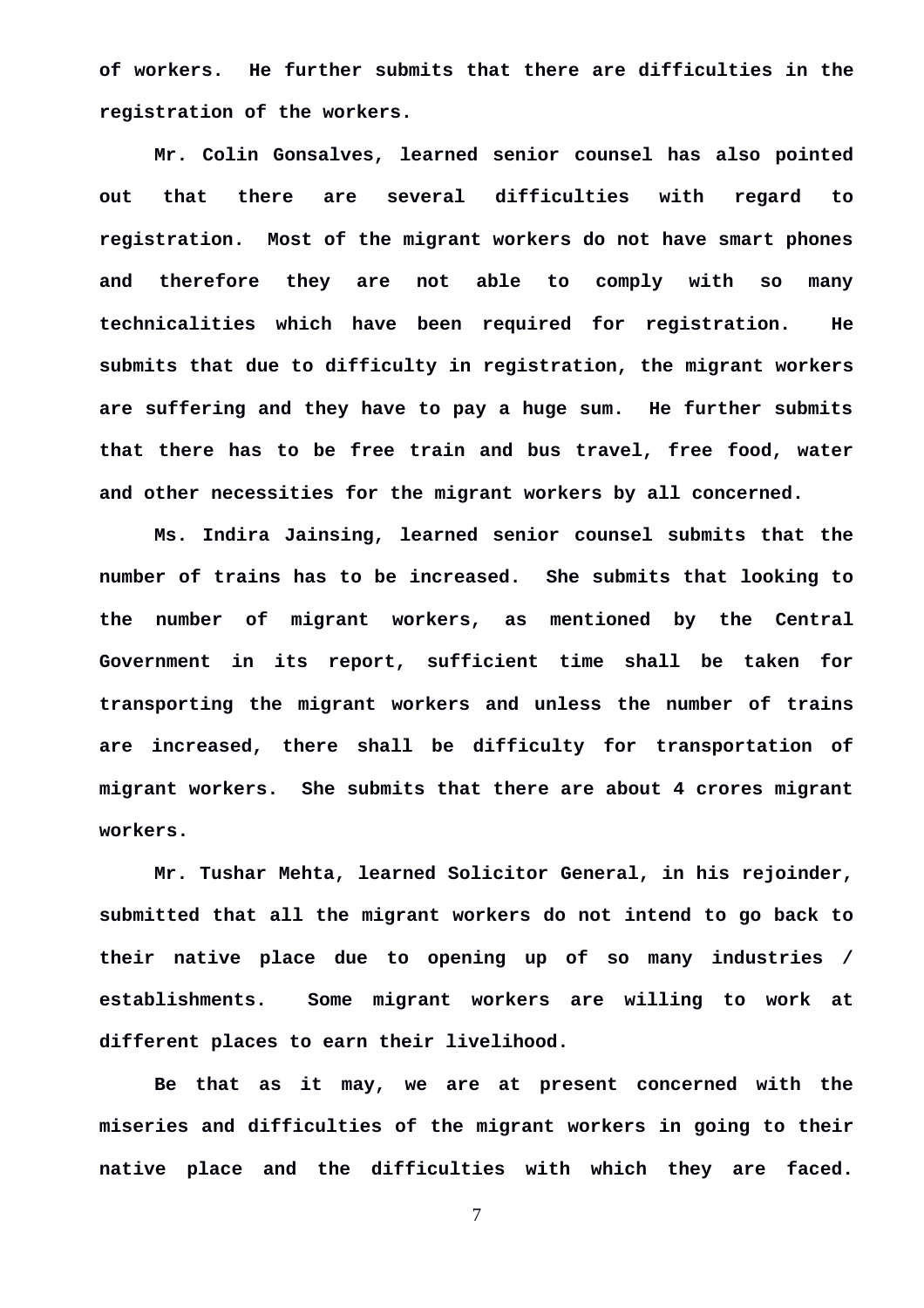**Although there is no doubt that the concerned State Governments / Union Territories are taking steps to do the needful but there are several difficulties and lapses which are being noticed in the process of registration, transportation and in providing water, food, shelter to these migrant workers. It is also seen that even after registration, the migrant workers have to wait for a period which may go from a week to month for their turn to board the bus / train. A large number of migrant workers are still seen proceeding on foot to different places. Although it has been submitted by the learned Solicitor General that wherever the migrant workers are found walking on-foot, there are instructions to the State Authorities to facilitate a bus or a vehicle for them to take to their onward journey or they are sent to relief camps and provided shelter and food.** 

**It is further submitted by the learned Solicitor General that due to the short time available at their disposal the States could not file the complete report and details. Some of the States have not filed any reply / response to our notice. Mr. Mehta, the learned Solicitor General also states that he should be given some more time to file a complete and composite report.**

**We are of the view that both the Central Government and the State Governments / Union Territories are required to be given some reasonable time to bring the steps taken by them on the record.**

**There are other issues regarding the migrant workers for example after migrant workers reach their home, requirement of their food, employment etc. Those are the issues which are to be taken after receiving the report / response / details of the scheme**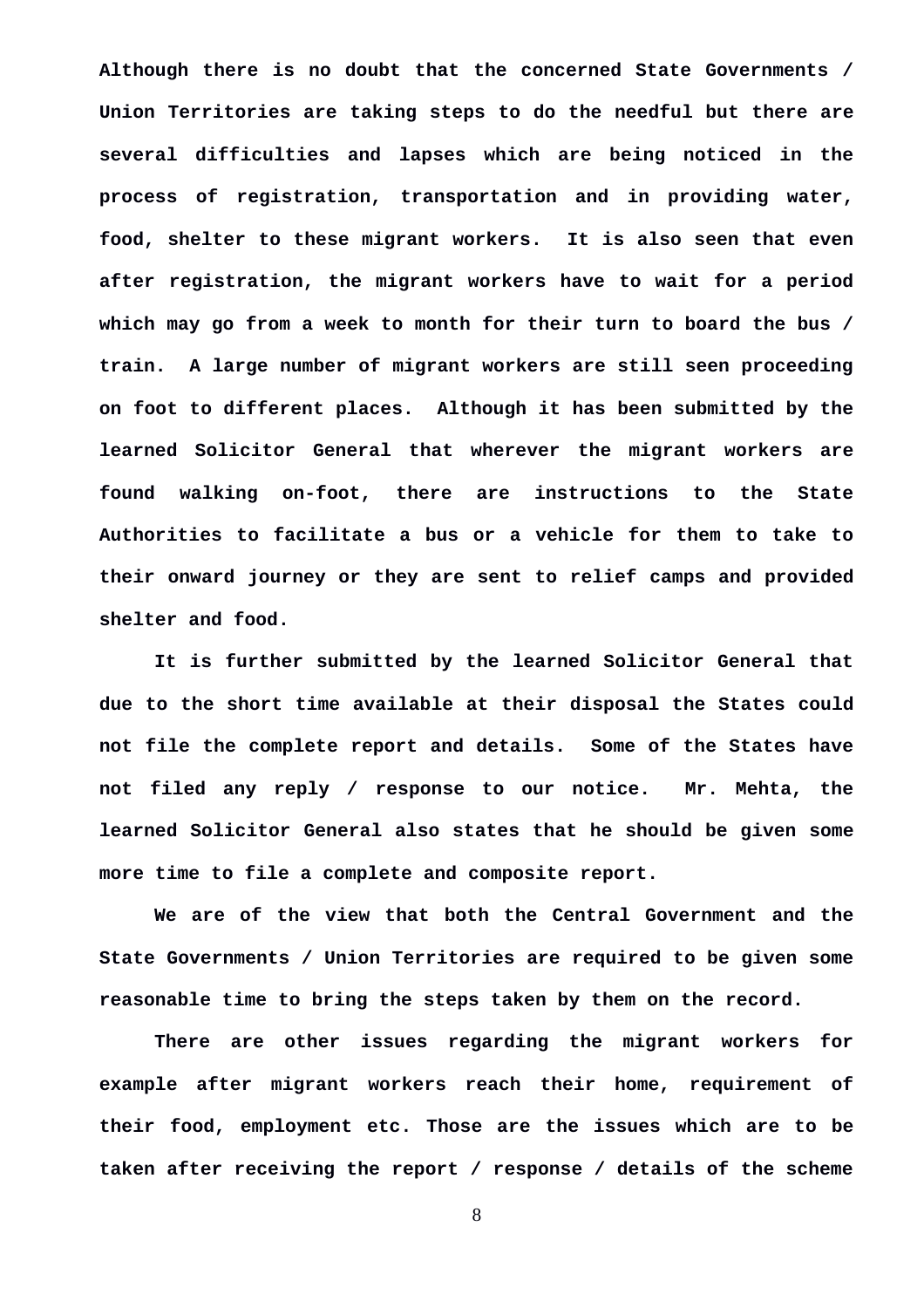**which are current in different States. We will consider those issues subsequently.**

**At present, looking into the difficulties and miseries of migrant workers, we are of the view that certain interim directions are required to be issued to be followed by the State Governments / Union Territories and the Central Government to redeem the immediate difficulties of the migrant workers. Pending consideration of the detailed reply and affidavits from the State Governments and the Central Government, we issue following interim directions:**

**1. No fare either by train or by bus shall be charged from any migrant workers. The railway fare shall be shared by the States as per their arrangement as submitted by the learned Solicitor General and in no case any fare should be asked or charged from any migrant workers by the States and the Railways.**

**2. The migrant workers who are stranded at different places in the country shall be provided food free of cost by the concerned States / Union Territories at different places which shall be publicized and notified to them during the period they are waiting for their turn to board the train or bus.**

**3. Initially, as stated by the learned Solicitor General, the originating State shall provide water and meal and during the journey, the railways shall provide meal and water to the migrant workers and same facilities shall be extended when the migrant workers are transported by bus. The State shall take care of providing necessities water and meal during the period of transportation either in the bus or in the camps on the way.**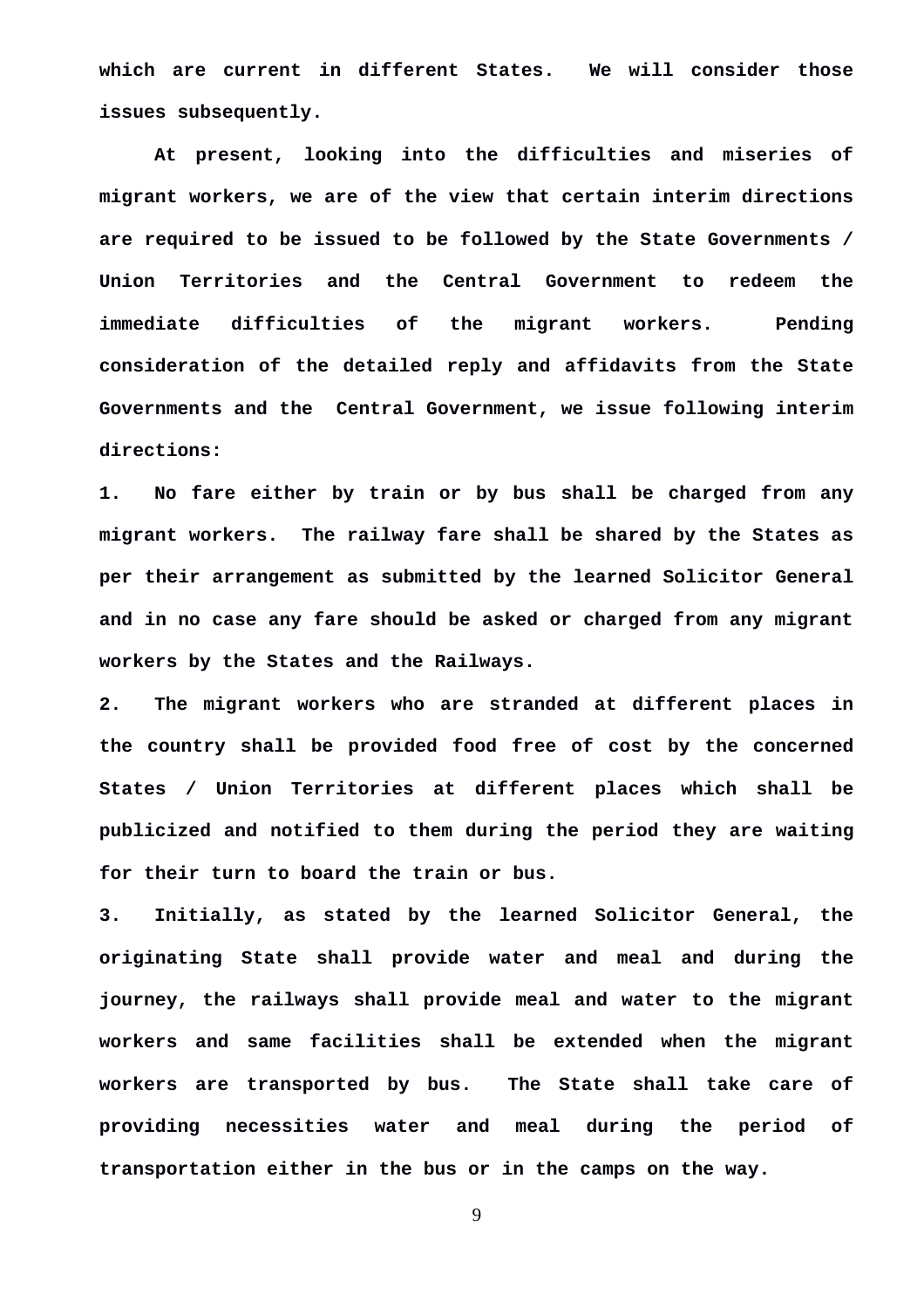**4. We further direct that the State shall simplify and speed up the process of registration of migrant workers and also provide help desk for registration at the places where they are stranded.**

**5. The State shall try to endeavour that after registration the workers should be asked to board the train or bus at the earliest and complete information should be publicized to all the concerned regarding mode of transport.**

**6. We further direct that those migrant workers who are found walking on the highways or roads shall be immediately taken care by the concerned State / Union Territories and they shall be provided the transport to the destination and all facilities including food and water be provided to those found walking on the road.**

**7. The receiving State, after the migrant workers reach his native place, shall provide transport, health screening and other facilities free of cost.**

**We are of the view that in the responses which are to be filed by the Central Government and the State Governments, all necessary details regarding the number of migrant workers, the plan to transport them to their destination, the mechanism of registration and other details should be brought on the record. The learned Solicitor General has also submitted that an estimated time period and the plan for transportation of all stranded workers shall also be intimated in the reply. Mr. Mehta, learned Solicitor General further submits that as and when the State Government send a request for train, the railways are ready to provide for transportation of the stranded workers. He further submits that**